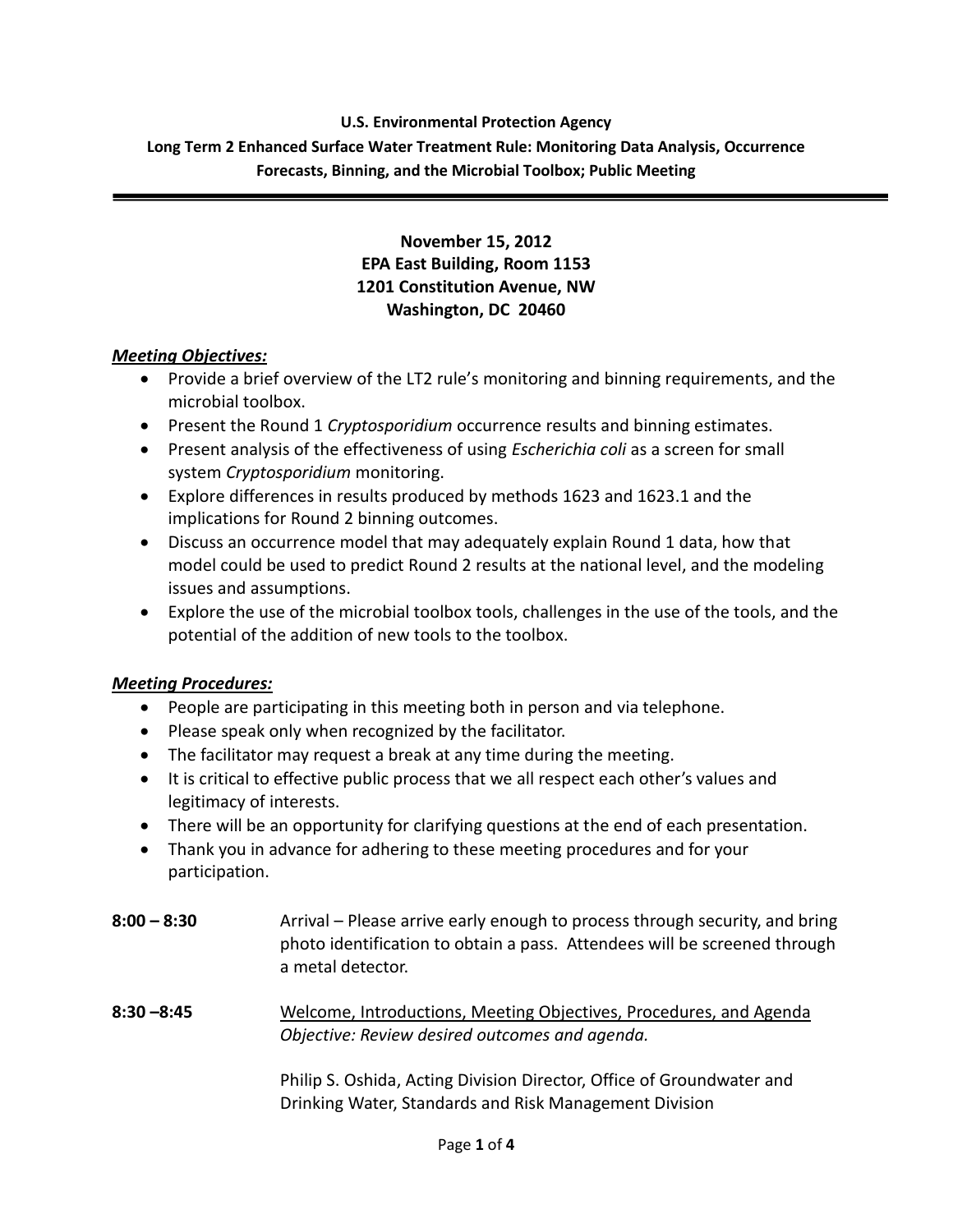Rob Greenwood, Ross Strategic, facilitator

**8:45 – 9:15** Overview of LT2 Monitoring, Bin Boundaries, and Toolbox Options, and the 6-year review process *Objective: Provide an overview of the history and basis for the LT2 monitoring, bin boundaries and toolbox options. Provide brief overview of the 6-year review process.*

> Presenter: Kenneth Rotert, Office of Groundwater and Drinking Water, Standards and Risk Management Division (20 min + 10 min clarifying questions)

**9:15 – 10:15** Occurrence Analysis and Round 1 Binning Estimates *Objectives: Review Cryptosporidium occurrence estimates from Round 1 monitoring and binning outcomes.*

> Presenters: Lili Wang, Office of Groundwater and Drinking Water, Standards and Risk Management Division; Alexa Obolensky, Obolensky Consulting (40 min + 20 min clarifying questions)

# **10:15 - 10:30 BREAK**

**10:30 – 10:55** *E. coli* Effectiveness as a Small System Screen *Objective: Discuss the implications from Round 1 monitoring on using E. coli as a screen for small systems for Round 2 monitoring.*

> Presenter: Stig Regli, Office of Groundwater and Drinking Water, Standards and Risk Management Division (15 min + 10 min clarifying questions)

**10:55 – 11:40** Matrix Spike Recoveries *Objectives: Compare matrix spike recoveries between method (1623), and the improved method (1623.1), as well as discuss how the distribution of matrix spike recoveries varies across matrices and laboratories.* 

> Presenter: Carrie Miller, Office of Groundwater and Drinking Water, Standards and Risk Management Division; Jerry Ongerth, University of Wollongong, New South Wales, Australia (30 min + 15 min clarifying questions)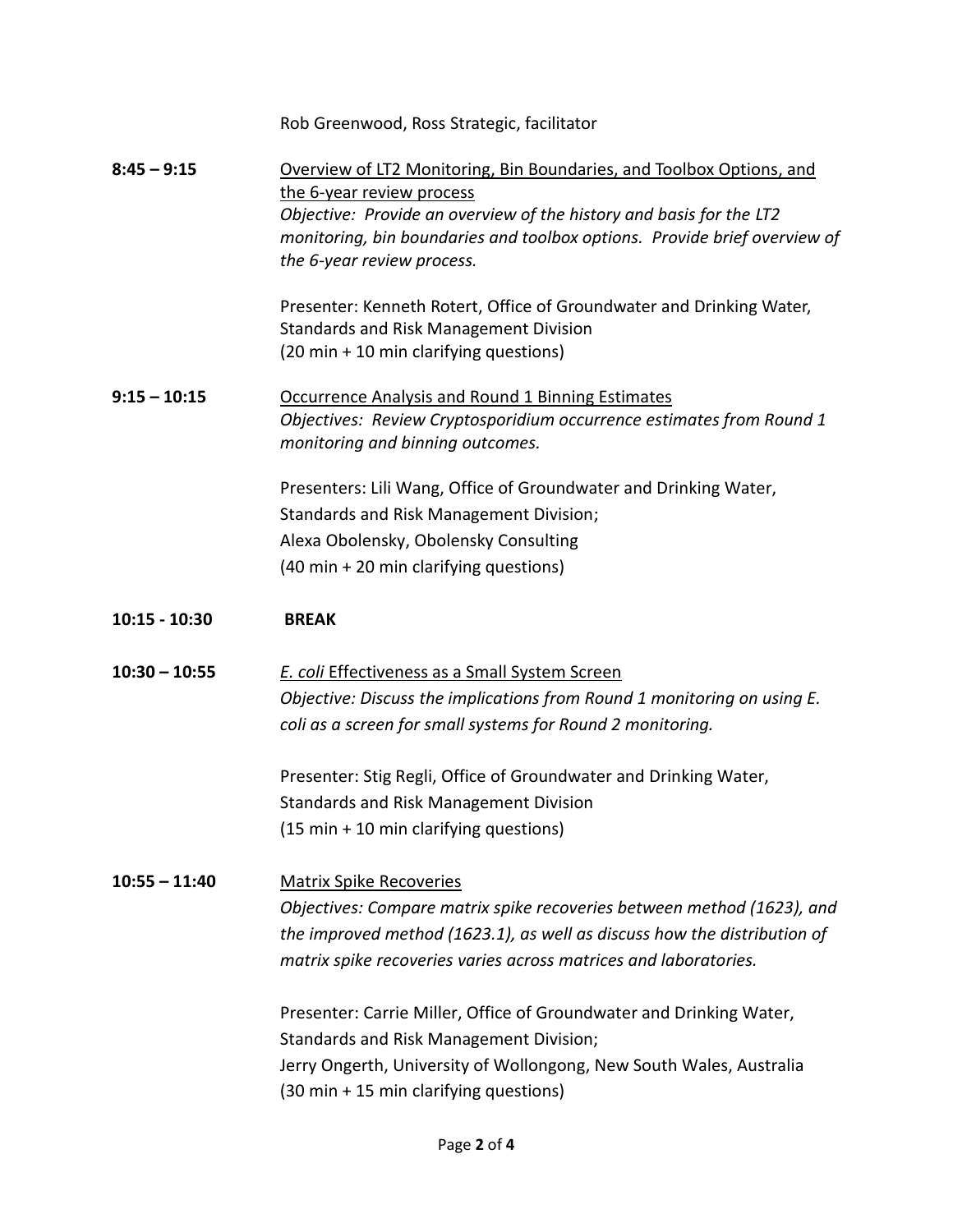| $11:40 - 12:55$ | Lunch (on your own)                                                   |
|-----------------|-----------------------------------------------------------------------|
| $12:55 - 1:45$  | Modeling Results and Implications for Round 2 Results                 |
|                 | Objectives: Discuss the estimated outcomes for monitoring and binning |
|                 | based on Round 2 modeled results using the existing method, an        |
|                 | improved method, and different occurrence assumptions. Explore the    |
|                 | implications of the improved method with a Bin 2 boundary alteration. |
|                 | Presenter: Mike Messner, Office of Groundwater and Drinking Water,    |
|                 | Standards and Risk Management Division                                |
|                 | (30 min + 20 min clarifying questions)                                |

# **1:45 – 2:00 BREAK**

### **2:00 – 3:30** Microbial Toolbox

*Objective: Discuss what data are available to inform levels of removal/inactivation credit that systems should get for existing and new tools, and what new tools may be available. Explore overall utility experience with using the microbial toolbox options.*

Presenter: Mike Finn, Office of Groundwater and Drinking Water, Drinking Water Protection Division; Dave A. Cornwell, Environmental Engineering and Technology, Inc.; Angela Cross , New Mexico Environment Department and Jennifer Bunton, Iowa Department of Natural Resources (60 min + 30 min clarifying questions)

#### **3:30 – 4:30 Questions and Discussion**

#### **1. What additional data analysis/information are you aware of regarding monitoring, occurrence forecasts, binning,** *E. coli* **as a screen and the microbial toolbox?**

a. Alternative data analyses approaches to inform occurrence and binning forecasts?

b. Alternative microbial toolbox options and associated credits?

c. How to determine credits associated with toolbox options (new or revised for existing toolbox options)?

d. Use of different screen criteria to avoid *Cryptosporidium* monitoring?

# **2. What have we learned about the topics described above from the implementation of the LT2 rule? From other data sources?**